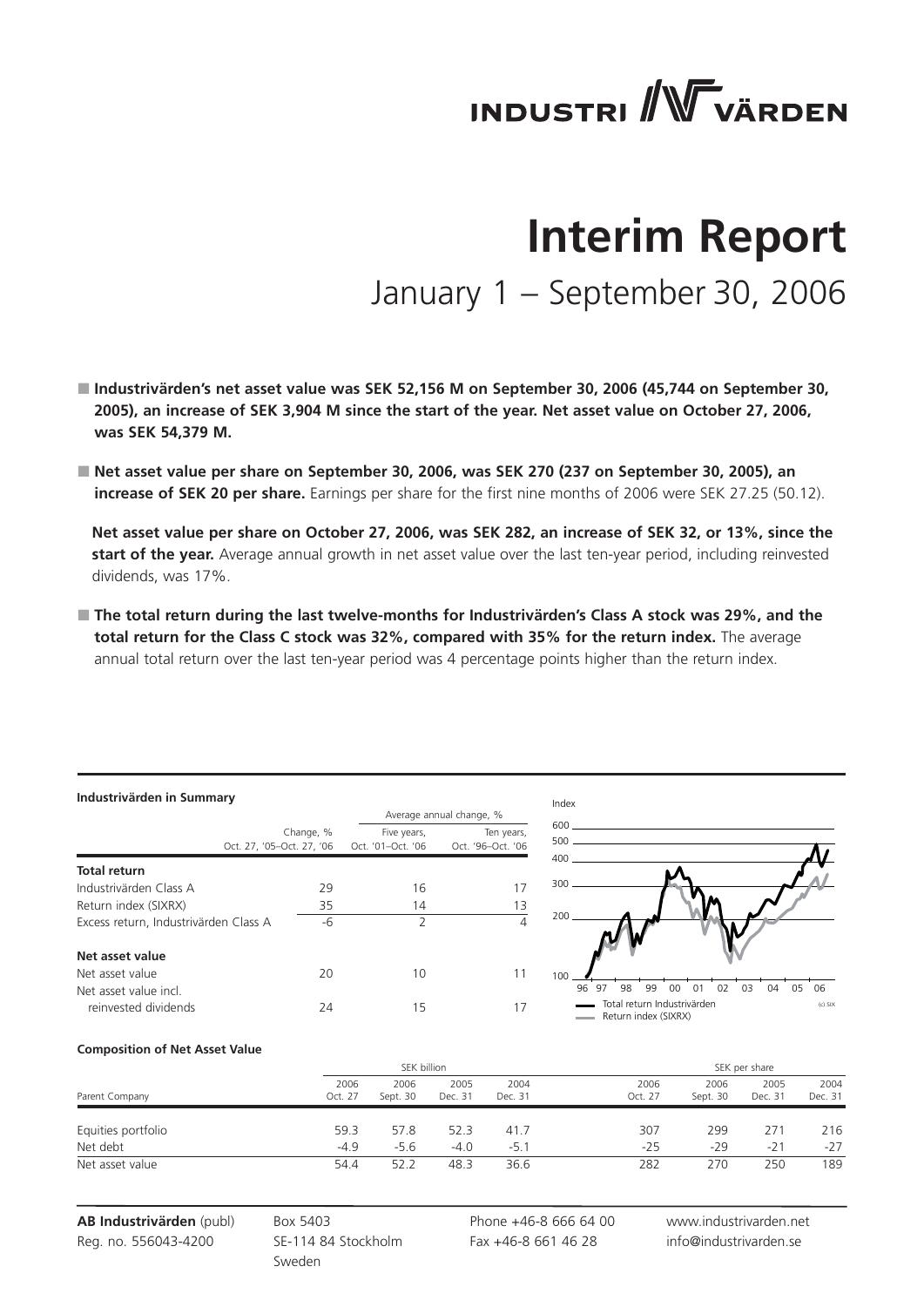Industrivärden is one of the Nordic region's leading holding companies, taking an active ownership role in a concentrated selection of listed Nordic companies with good development potential. Industrivärden's mission is to create shareholder value based on a professional investment operation and active ownership. The goal is to generate high growth in net asset value over time. Based on this, the aim is to deliver a total return to Industrivärden's shareholders that is higher, over time, than the average for the Stockholm Stock Exchange. For more information, visit our website: www.industrivarden.net.

### **CEO's Message**

In the glow of a continued favorable global economic trend, Industrivärden's portfolio companies have continued to do well.

A couple of matters of concern for the economic picture have been straightened out in recent months. Due to lower oil prices and the production cuts introduced by OPEC to prevent a further drop in prices, the trend earlier in the year of sharply rising oil prices has been broken. Further, it appears that the U.S. economy is headed for a soft landing and that the fears of a recession have receded. So there is reason for a continued favorable economic outlook for the rest of this year and also for 2007.

In pace with this brighter economic outlook, the world's stock markets have recovered from the sharp decline that began in May and continued during the summer months. Long-term interest rates, which are in fact the best reflection of the market's inflation expectations, have fallen since the spring. This, together with the economic outlook, is adding valuation impetus to the stock market's development.

It is also worth noting the difference between the stock market's valuation and the private equity market's valuation of the same companies. When private equity companies can acquire listed companies at a 50% premium over the market price in the absence of any industrial synergies, then the price difference is too high and cannot be explained merely by leveraging and 100% cash flow control. Over time and all else equal, this difference in valuations could possibly decrease and thereby support valuations in the stock markets.

I am happy to note Sandvik's continued strong performance and that SCA is beginning to show earnings improvements as a result of the efficiency improvement measures it has taken. Moreover, a better balance between supply and demand in SCA's markets is creating scope for price increases.

Earnings from our short-term trading during the first three quarters of the year amounted to SEK 104 M (69), which more than amply covers our management costs for the period, which totaled SEK 58 M. Our management costs correspond to 0.13% of managed assets on an annualized basis.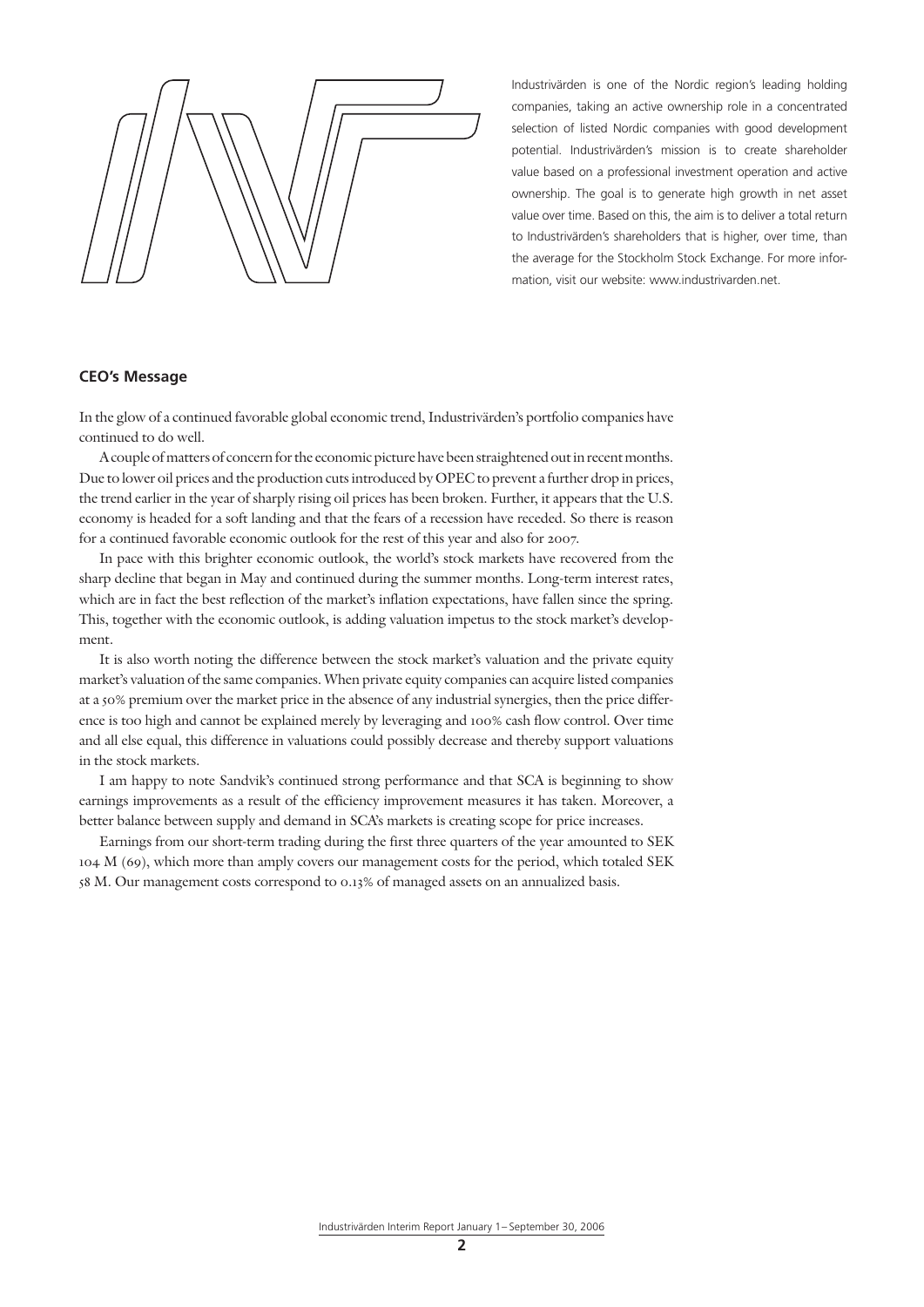# **NET ASSET VALUE**

Net asset value has grown by an average of 11% per year over the last ten-year period. Including reinvested dividends, the average annual increase was 17%, compared with 13% for the return index.

Total growth in net asset value including reinvested dividends

#### **Development of Net Asset Value Net Asset Value per Share**

 $\overline{0}$ 10  $20$ 30  $40$ 50 70 60 Equities portfolio Net debt Net asset value Dec. Dec. 08c.<br>Dec. 08c. , 099<br>Dec. Dec. 00 Dec. 01 Dec. 01  $0^{e^{C}}$  $0e^C$ Dec. 05 0<sup>0</sup>.06 Sept. 06 SEK billion

during the last ten-year period was 401%, compared with 252% for the return index.

Net asset value consists of the difference between the market value of the equities portfolio and net debt. Its development over the last ten-year period is shown in the charts below.

SEK/share



The value of the equities portfolio on September 30, 2006, was SEK 57,747 M (51,812). During the first nine months of the year, stocks were purchased for SEK 2,974 M and sold for SEK 1,159 M.

Management costs amounted to SEK 58 M, which were amply covered by the surplus of SEK 104 M generated by short-term derivative transactions and equity trading. Net financial items amounted to SEK -143 M. Overall, net debt increased by SEK 1,578 M, to SEK 5,591 M, mainly due to net purchases of stocks, totaling SEK 1,815 M.

Net asset value at the end of September 2006 was SEK 52.2 billion, an increase of SEK 3.9 billion.

As per October 27, 2006, net asset value was SEK 54.4 billion, an increase of SEK 6.1 billion, or 13%, during the year to date.

| Development of Net Asset Value, SEK M |                                        |        | Jan. 1-Sept. 30, 2006 |          |            | Jan. 1-Oct. 27, 2006 |          |  |
|---------------------------------------|----------------------------------------|--------|-----------------------|----------|------------|----------------------|----------|--|
| Net asset value, Dec. 31, 2005        |                                        |        |                       | 48,252   |            |                      | 48,252   |  |
| Equities portfolio                    | Opening value                          |        |                       | 52,265   |            |                      | 52,265   |  |
|                                       | Purchases                              |        | 2,974                 |          |            | 3,142                |          |  |
|                                       | Sales                                  |        | $-1,159$              |          |            | $-2,002$             |          |  |
|                                       | Change in value of equities portfolio: |        |                       |          |            |                      |          |  |
|                                       | SSAB                                   | 1,686  |                       |          | 2,460      |                      |          |  |
|                                       | Sandvik                                | 1,300  |                       |          | 1,950      |                      |          |  |
|                                       | <b>SCA</b>                             | 927    |                       |          | 1,197      |                      |          |  |
|                                       | Indutrade                              | 260    |                       |          | 368<br>266 |                      |          |  |
|                                       | <b>Munters</b>                         | 222    |                       |          |            |                      |          |  |
|                                       | Skanska                                | 103    |                       |          | 265        |                      |          |  |
|                                       | Höganäs                                | 76     |                       |          | 51         |                      |          |  |
|                                       | Handelsbanken                          | 63     |                       |          | $-549$     |                      |          |  |
|                                       | Ericsson                               | $-781$ |                       |          | $-83$      |                      |          |  |
|                                       | Other stocks <sup>1</sup>              | -189   | 3,667                 | 5,482    | $-16$      | 5,909                | 7,049    |  |
|                                       | Closing value                          |        |                       | 57,747   |            |                      | 59,314   |  |
| Net debt                              | Opening value                          |        |                       | $-4,013$ |            |                      | $-4,013$ |  |
|                                       | Dividend paid out                      |        | $-1,352$              |          |            | $-1,352$             |          |  |
|                                       | Dividends received                     |        | 1,733                 |          |            | 1,733                |          |  |
|                                       | Management costs                       |        | $-58$                 |          |            | $-64$                |          |  |
|                                       | Net financial items                    |        | $-143$                |          |            | $-159$               |          |  |
|                                       | Purchases/sales of stocks, net         |        | $-1,815$              |          |            | $-1,140$             |          |  |
|                                       | Other <sup>1</sup>                     |        | 57                    | $-1,578$ |            | 60                   | -922     |  |
|                                       | Closing value                          |        |                       | $-5,591$ |            |                      | $-4,935$ |  |
| Net asset value                       |                                        |        |                       | 52,156   |            |                      | 54,379   |  |
|                                       |                                        |        |                       |          |            |                      |          |  |

1 Includes surplus of SEK 104 M from short-term derivative transactions and equity trading as per September 30, 2006, and a provision of SEK -51 M for a tax ruling.

Industrivärden Interim Report January 1– September 30, 2006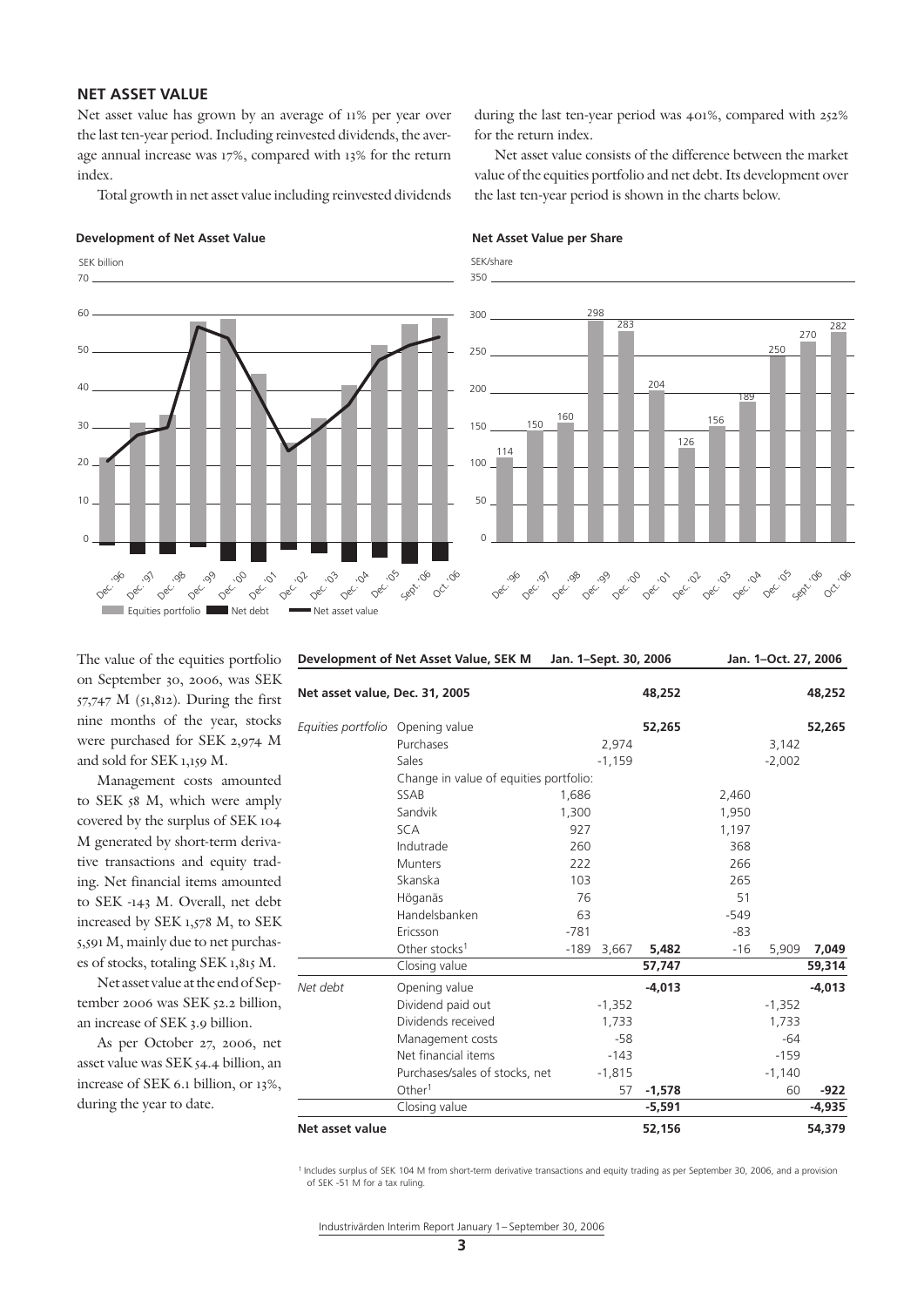# **Equities Portfolio2**

The market value of Industrivärden's equities portfolio on September 30, 2006, was SEK  $57,747$  M  $(52,265)$  at the start of the year), which exceeded cost by SEK 35,104 M (31,592 at the start of the year). See the detailed portfolio specification as per Septem-

ber 30, 2006, on page 7. The market value on October 27, 2006, was SEK 59,314 M. Taking into account purchases and sales, the change in value was 11% compared with the start of the year.

|                     |               |                       | Total             |                   | Average                |               |                      |
|---------------------|---------------|-----------------------|-------------------|-------------------|------------------------|---------------|----------------------|
|                     |               | As per Sept. 30, 2006 | return, %         |                   | annual total return, % |               | As per Oct. 27, 2006 |
|                     |               | Value breakdown,      |                   | Five years,       | Ten years,             |               | Value breakdown,     |
| Company             | No. of shares | SEK M                 | Jan, '06-Sept.'06 | Sept.'01-Sept.'06 | Sept.'96-Sept.'06      | No. of shares | SEK M                |
|                     |               |                       |                   |                   |                        |               |                      |
| Handelsbanken       | 68,000,000    | 13,464                | 4                 | 11                | 17                     | 68,000,000    | 12,852               |
| Sandvik             | 130,000,000   | 10,920                | 17                | 22                | 15                     | 130,000,000   | 11,570               |
| Ericsson            | 397,000,000   | 10,102                | -6                | $-1$              | 6                      | 377,000,000   | 10,273               |
| <b>SCA</b>          | 24,600,000    | 8,250                 | 17                | 12                | 14                     | 23,600,000    | 8,201                |
| <b>SSAB</b>         | 41,833,218    | 5,710                 | 45                | 46                | 20                     | 41,833,218    | 6,484                |
| Skanska             | 32,315,000    | 4,007                 | 8                 | 17                | 14                     | 32,315,000    | 4,169                |
| Indutrade           | 14,857,800    | 1,582                 | 23                |                   | -                      | 14,857,800    | 1,690                |
| <b>Munters</b>      | 3,638,000     | 1,033                 | 32                | 17                | -                      | 3,638,000     | 1,077                |
| Höganäs             | 3,550,000     | 689                   | 16                | 8                 | 6                      | 3,550,000     | 664                  |
| Tandberg Television | 5,963,150     | 356                   |                   |                   |                        | 5,963,150     | 460                  |
| Others              |               | 1,634                 |                   |                   |                        |               | 1,874                |
| <b>Total</b>        |               | 57,747                | 10                |                   |                        |               | 59,314               |
| Return index        |               |                       | 14                | 14                | 13                     |               |                      |

Of the shareholdings listed above, Munters and Höganäs have been held for less than five years, while Sandvik has been held for less than ten years. Indutrade became listed on the stock market in October 2005.

Of other stocks, 2,000,000 Volvo A were out on loan as per October 27, 2006.

*Handelsbanken's* operating profit for the first three quarters improved as a result of – among other things – an improvement in net commissions and a higher net result of financial items due to valuation at fair value. Net interest income was largely unchanged. Net commissions improved due to higher brokerage income and increased insurance, fund and custody account commissions. Costs rose during the period, in part due to the consolidation of SPP. Return on equity improved during the period.

*Sandvik's* profit after financial items rose by more than 20% for the first nine months as a result of higher demand, improved internal efficiency and a better product mix. Order intake showed continued good growth and was strong in Europe. Sandvik's three business areas – Tooling, Mining and Construction, and Materials Technology – all showed higher sales and improved profit margins. Return on equity grew to more than 30%. Sandvik is securing its long-term competitiveness through continuous structural improvements and strategic acquisitions.

*Ericsson's* income after financial items for the first three quarters was slightly higher than the same period a year ago. Invoiced sales rose in all segments, especially in Fixed networks and Professional services. The Sony Ericsson joint venture posted record earnings. Integration following the acquisition of Marconi is proceeding well, and Ericsson is well-poised in the ongoing convergence

between fixed line broadband and mobile telecommunications. The company's leading position in turnkey operating services to telecom operators has been further strengthened. A new organizational structure with three customer-oriented business units will take effect in 2007.

*SCA's* profit after financial items for the first nine months rose as a result of higher sales prices, an improved product mix, higher volumes and the effects of cost-cutting programs. The company posted margin improvements despite higher energy and raw material prices. Earnings growth was mainly attributable to the Personal Care and Forest Products business areas.

*SSAB's* profit after financial items for the first three quarters was at the same level as the previous year's record earnings. Deliveries of SSAB's core niche products – quenched steels and extra and ultra high strength sheet – rose by more than 20% and account for roughly 40% of total sheet and plate volumes from the steel operations. The decision was made during the period to carry out approximately SEK 2 billion in capacity investments from 2007 to 2009. Operations showed a continued strong cash flow, and during the second quarter more than SEK 3 billion was distrubuted to the shareholders in dividend and redemption payments.

<sup>&</sup>lt;sup>2</sup> Pertains to the Parent Company's equities portfolio. Based on these holdings, short-term derivative transactions are also conducted. Industrivärden also conducts short-term equity trading through the subsidiary Nordinvest, which had shareholdings with a market value of SEK 131 M as per September 30, 2006.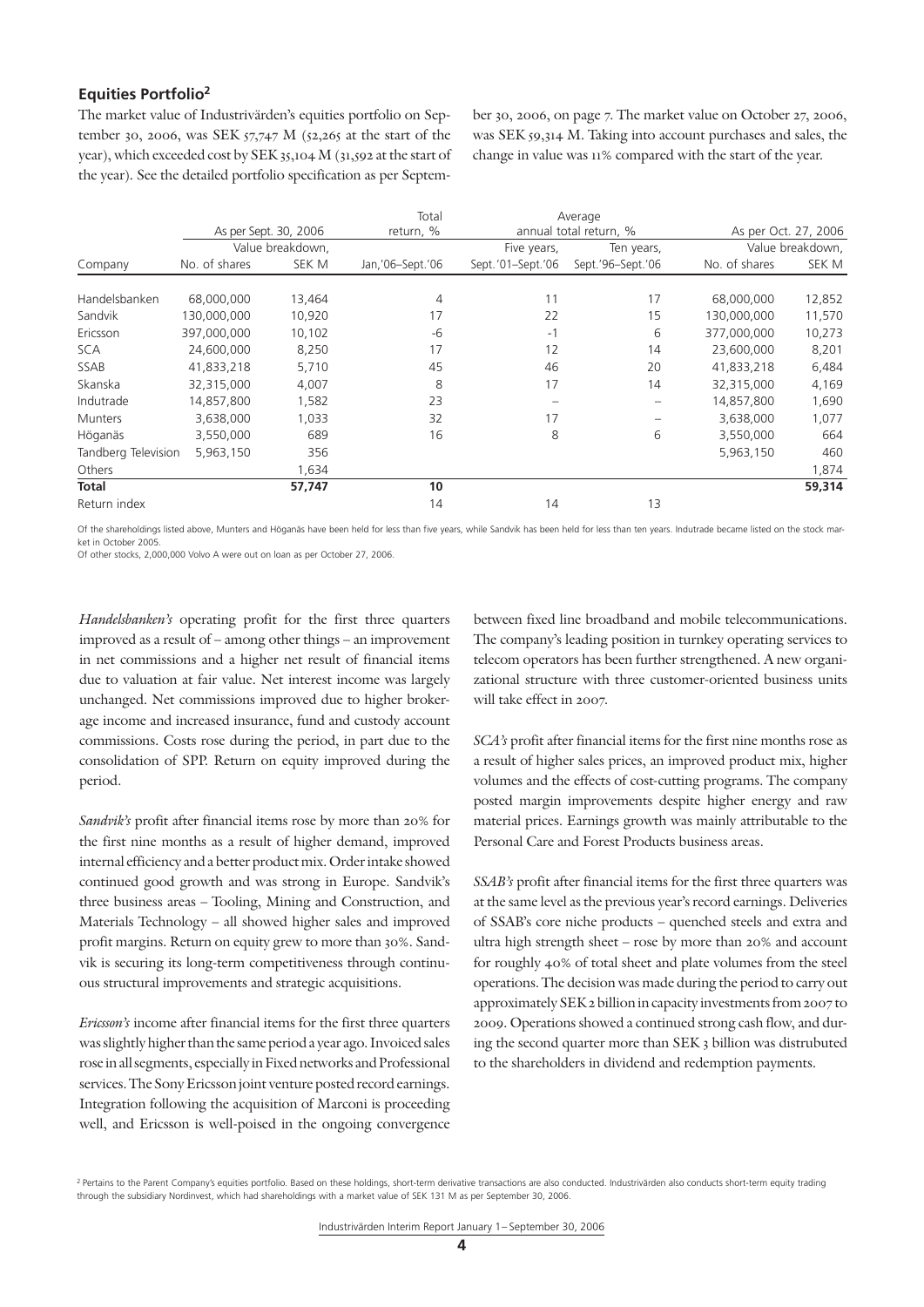*Skanska* reported improved income after financial items for the first half of the year, with a particularly strong performance for its core Construction business. Order bookings rose substantially, and the conditions in the company's main markets remain favorable. During the second quarter, a construction contract worth over SEK 13 billion was signed for a British hospital project. Skanska's interim report for the nine months ended September 30 will be published on November 2.

*Indutrade's* earnings after financial items for the first nine monhts rose by 30%. The gross margin improved due to, among other things, profitable acquisitions, increased dcmand and better efficiency. Incoming orders showed continued good growth.

*Munters'* earnings after financial items for the first three quarters increased by more than 50% compared with a year ago. The order intake was favorable, and all three divisions improved their operating income as well as operating margins.

*Höganäs's* income after net financial items for the first nine months was higher compared with the same period a year ago. Excluding currency effects and nonrecurring items, operating income improved by 21%.

#### *Equity Transactions During the Year*

During the third quarter of 2006, purchases of stocks totaled SEK 423 M and sales totaled SEK 319 M. Major purchases consisted of 1,000,000 Handelsbanken A and major sales consisted of 500,000 Volvo B.

During the first nine months of 2006, purchases of stocks totaled SEK 2,974 M and sales totaled SEK 1,159 M. Stocks were purchased for a net amount of SEK 1,815 M, including 5,793,550 Tandberg Television ASA, 20,000,000 Ericsson B, 1,000,000 SCA B and 1,000,000 Handelsbanken A.

After the end of the reporting period, from October 1 through October 27, 2006, stocks were purchased for SEK 168 M and sold for SEK 843 M. Major purchases consisted of 379,000 Volvo A, and major sales consisted of 20,000,000 Ericsson B and 1,000,000 SCA B.

*Short-Term Derivative Transactions and Equity Trading* A profit of SEK 104 M (69) was generated from short-term trading.

# **Net Debt**

The Parent Company's net debt was SEK 5.6 billion on September 30, 2006, including SEK 5.2 billion in interest-bearing net debt, corresponding to a net debt-equity ratio of 9.0% (7.0% at the start of the year), as shown in the specification below.

Interest-bearing net debt increased by SEK 1.5 billion compared with the start of the year, mainly due to net purchases of stocks.

Net debt as per October 27, 2006, was SEK 4.9 billion, including SEK 4.6 billion in interest-bearing net debt.

#### **Change in Interest-Bearing Net Debt**

| Net debt-equity ratio, %               | 11.5   | 7.0    | 9.0                              | 7.7    |
|----------------------------------------|--------|--------|----------------------------------|--------|
| Market value of equities portfolio     | 41.691 | 52,265 | 57.747                           | 59.314 |
| Interest-bearing net debt              | 4.798  | 3.672  | 5.219                            | 4.588  |
| Less: liabilities to subsidiaries      | $-143$ | $-202$ | $-214$                           | $-214$ |
|                                        | 4,941  | 3.874  | 5.433                            | 4,802  |
| Current interest-bearing liabilities   | 1,650  | 1,350  | 3,050                            | 3,022  |
| Long-term interest-bearing liabilities | 4,102  | 3,870  | 2,772                            | 2,772  |
| Current interest-bearing receivables   | 358    | 89     | 94                               | 94     |
| Cash and cash equivalents              | 453    | 1,257  | 295                              | 898    |
| SEK M                                  | 2004   | 2005   | 2006                             | 2006   |
|                                        |        |        | Dec. 31 Dec. 31 Sept. 30 Oct. 27 |        |

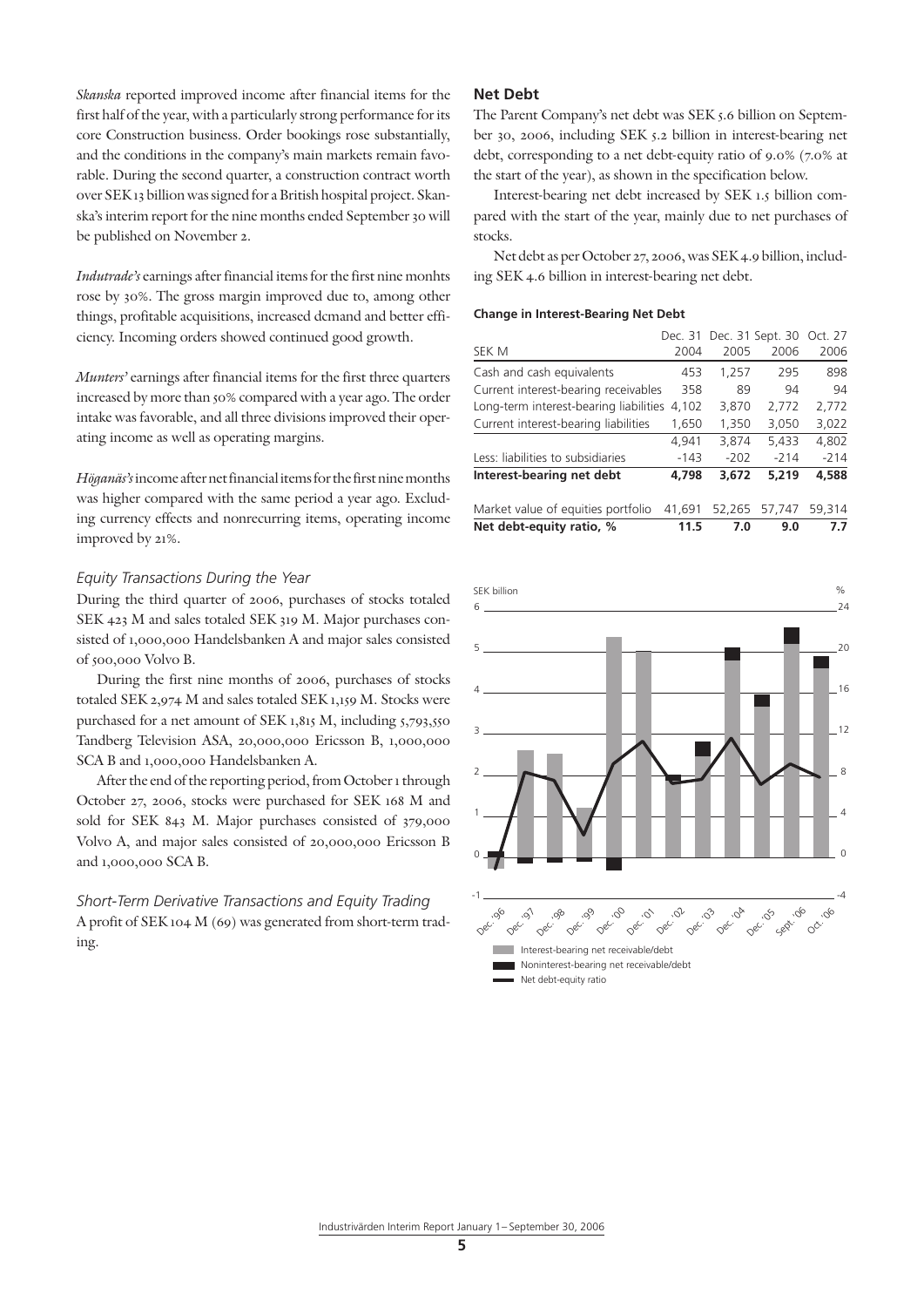# **Earnings Group**

Consolidated earnings from portfolio management totaled SEK 5,512 M (9,730), including SEK 1,733 M (1,275) in dividend income, SEK 3,679 M (8,386) in change in value of stocks, SEK 104 M (69) from short-term derivative transactions and equity trading, and SEK -4 M (0) in other income and expenses. Earnings from other operations, pertaining primarily to the subsidiary Isaberg Rapid, totaled SEK 27 M (15). After SEK -58 M (-58) in management costs and SEK -147 M (-166) in net financial items, earnings after financial items were SEK 5,334 M (9,521). After taxes of SEK -71 M (-4) and earnings after tax from discontinued operations, totaling SEK – M (162) (pertaining to Indutrade), earnings for the period were SEK 5,263 M (9,679). Reported tax includes an additional tax charge of SEK 51 M (as a result of a ruling by the Administrative Court of Appeal); similarly, net financial items include an additional interest charge of SEK 9 M. See note 3 on page 8.

The Group's interest-bearing net debt amounted to SEK 5.5 billion as per September 30, 2006, an increase of SEK 1.5 billion compared with the start of the year.

# **OTHER INFORMATION Accounting Principles**

Starting on January 1, 2005, Industrivärden's consolidated financial statements are prepared in accordance with International Financial Reporting Standards (IFRS), as adopted by the EU. The accounting principles used in preparing this report are described in the 2005 Annual Report. This interim report is prepared in accordance with IAS 34 pursuant to the requirements made by Swedish Financial Accounting Standards Council recommendation RR 31 – Interim Financial Reporting for Groups.

The amendments and interpretations of accounting recommendations introduced with effect from January 1, 2006, have not had any effect on the Group's or the Parent Company's financial position and earnings.

Stockholm, October 31, 2006

Anders Nyrén *President and CEO*

## **Auditors' Review Report**

We have reviewed the Interim Report for AB Industrivärden (publ) for the period January 1 – September 30, 2006. Management is responsible for the preparation and presentation of this interim financial information in accordance with the Annual Accounts Act and IAS 34. Our responsibility is to express a conclusion on this interim financial information based on our

review.

We conducted our review in accordance with the Swedish standard for such reviews, SÖG 2410 – Review of Interim Financial Information Performed by the Independent Auditor of the Entity issued by FAR, the institute of the accountancy profession in Sweden. A review consists of making inquiries, primarily of persons responsible for financial and accounting matters, and applying analytical and other review procedures. A review is substantially less in scope than an audit conducted in accordance with Standards on Auditing in Sweden (RS) and other generally accepted auditing practices. The procedures performed in a review do not enable us to obtain a level of assurance that would make us aware of all significant matters that might be identified in an audit. Therefore, the conclusion expressed based on a review does not give the same level of assurance as a conclusion expressed based on an audit.

Based on our review, nothing has come to our attention that causes us to believe that the interim report is not prepared, in all material respects, in accordance with the Annual Accounts Act and IAS 34.

Stockholm, October 31, 2006

Öhrlings PricewaterhouseCoopers AB Anders Lundin *Authorized Public Accountant*

### **Further Information**

Anders Nyrén, President and CEO, tel. +46 8 666 64 00 Carl-Olof By, Executive Vice President and CFO, tel. +46 8 666 64 00 Sverker Sivall, IR, tel. +46 8 666 64 19 Industrivärden's complete contact information can be found on page 1.

# **Financial Calendar**

Year-end report for 2006: February 15, 2007 The 2006 Annual Report will be published in early March 2007 The Annual General Meeting will be held in Stockholm on March 27, 2007 Interim report January–March 2007: May 3 Interim report January–June 2007: August 3 Interim report January–September 2007: October 31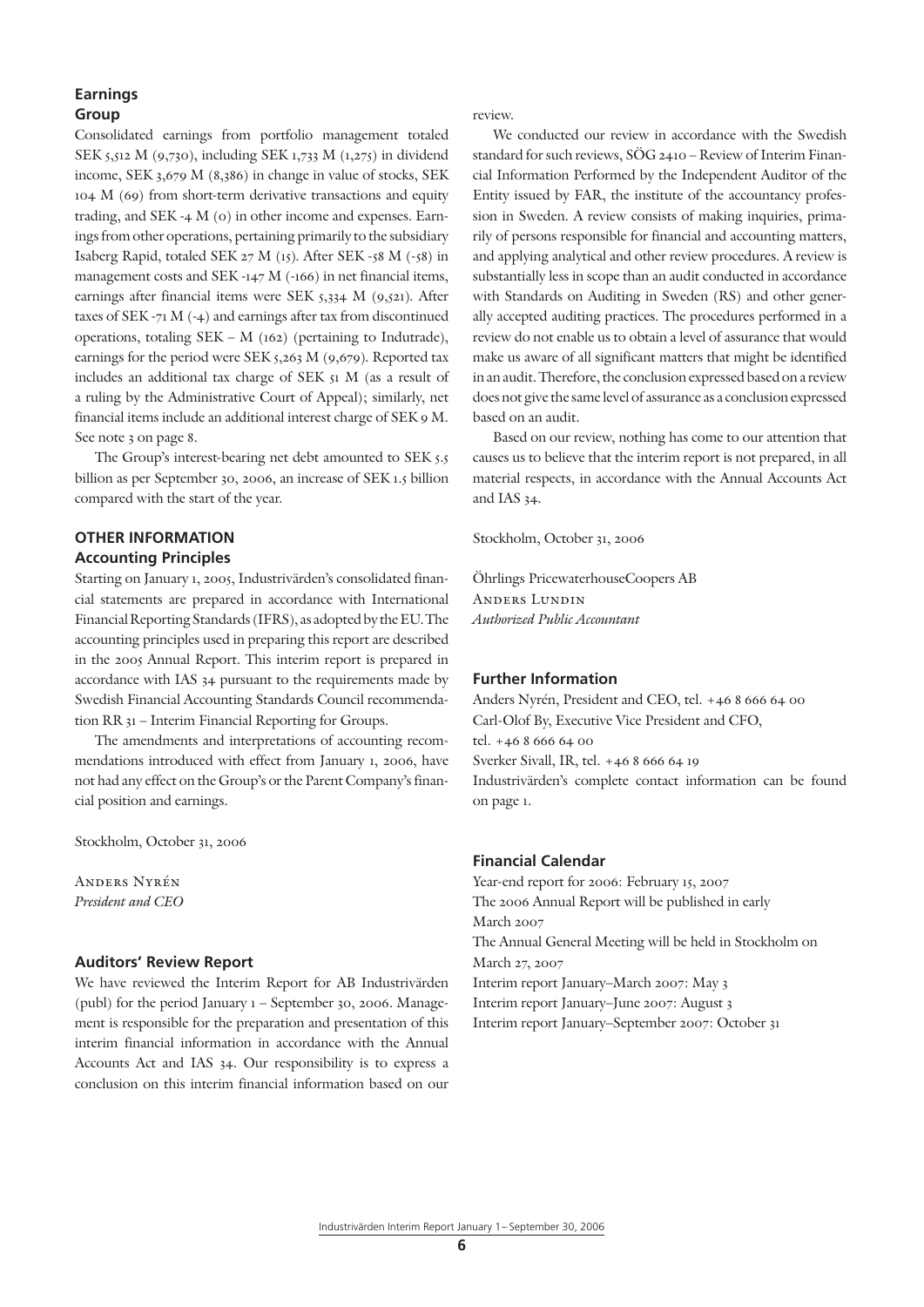# **Parent Company's Equities Portfolio**

|                                          |                           |                 |              | Value breakdown |                        |                                |                  |                                               |
|------------------------------------------|---------------------------|-----------------|--------------|-----------------|------------------------|--------------------------------|------------------|-----------------------------------------------|
| <b>Holdings as per</b><br>Sept. 30, 2006 | No. of shares             | SEK M SEK/share | Market value | Cost<br>SEK M   | Surplus value<br>SEK M | Share of<br>portfolio value, % | Share of capital | Share of votes<br>in company, % in company, % |
| Handelsbanken A                          | 68,000,000                | 13,464          | 70           | 4,726           | 8,738                  | 23                             | 10.5             | 10.7                                          |
| Sandvik                                  | 130,000,000               | 10,920          | 56           | 5,379           | 5,541                  | 19                             | 11.6             | 11.6                                          |
| Ericsson A<br>Ericsson B                 | 372,000,000<br>25,000,000 | 10,102          | 52           | 3,778           | 6,324                  | 17                             | 2.3              | 13.4                                          |
| SCA A<br><b>SCAB</b>                     | 16,000,000<br>8,600,000   | 8,250           | 43           | 2,779           | 5,471                  | 14                             | 10.5             | 29.0                                          |
| SSAB A                                   | 41,833,218                | 5,710           | 30           | 906             | 4,804                  | 10                             | 15.5             | 20.1                                          |
| Skanska A<br>Skanska B                   | 15,010,000<br>17,305,000  | 4,007           | 21           | 1,642           | 2,365                  | 7                              | 7.7              | 26.9                                          |
| Indutrade                                | 14,857,800                | 1,582           | 8            | 248             | 1,334                  | 3                              | 37.1             | 37.1                                          |
| <b>Munters</b>                           | 3,638,000                 | 1,033           | 5            | 680             | 353                    | $\overline{2}$                 | 14.6             | 14.6                                          |
| Volvo A<br>Volvo B                       | 2,050,000<br>52,000       | 953             | 5            | 505             | 448                    | 2                              | 1.1              | 1.4                                           |
| Höganäs B                                | 3,550,000                 | 689             | 4            | 637             | 52                     |                                | 10.1             | 8.1                                           |
| Tandberg Television ASA 5,963,150        |                           | 356             | 2            | 723             | $-367$                 |                                | 7.4              | 7.4                                           |
| Isaberg Rapid                            |                           | 220             |              | 205             | 15                     | 0                              | 100.0            | 100.0                                         |
| Other                                    |                           | 461             | 2            | 435             | 26                     |                                |                  |                                               |
| Total as per September 30, 2006          |                           | 57,747          | 299          | 22,643          | 35,104                 | 100                            |                  |                                               |

Market value pertains to Industrvärden's share of the portfolio company's total market value.

Share of capital and votes includes the Parent Company's outstanding OTC options in Handelsbanken, Sandvik, Ericsson, SSAB and Volvo.

Valuation of the subsidiary Isaberg Rapid is provided in a definition on page 11.

Total number of Industrivärden shares outstanding: 193,135,612.

The cost of foreign shareholdings has been adjusted for currency hedging. See definition on page 11.

|                            |                          |                 |     | Value breakdown |               |                    |                  |                             |
|----------------------------|--------------------------|-----------------|-----|-----------------|---------------|--------------------|------------------|-----------------------------|
| Holdings as per            |                          | Market value    |     | Cost            | Surplus value | Share of           | Share of capital | Share of votes              |
| Dec. 31, 2005              | No. of shares            | SEK M SEK/share |     | SEK M           | SEK M         | portfolio value, % |                  | in company, % in company, % |
| Handelsbanken A            | 67,000,000               | 13,199          | 68  | 4,524           | 8,675         | 25                 | 10.0             | 10.3                        |
| Ericsson A<br>Ericsson B   | 372,000,000<br>5,000,000 | 10,367          | 54  | 3,262           | 7,105         | 20                 | 2.3              | 13.3                        |
| Sandvik                    | 26,000,000               | 9,620           | 50  | 5,365           | 4,255         | 18                 | 11.3             | 11.3                        |
| SCA A<br>SCA B             | 16,000,000<br>7,600,000  | 7,009           | 36  | 2,466           | 4,543         | 13                 | 10.2             | 28.9                        |
| SSAB A                     | 14,200,000               | 4,104           | 21  | 915             | 3,189         | 8                  | 15.6             | 20.4                        |
| Skanska A<br>Skanska B     | 15,000,000<br>17,300,000 | 3,908           | 20  | 1,579           | 2,329         | 8                  | 7.7              | 26.9                        |
| Indutrade                  | 14,857,800               | 1,322           | 7   | 248             | 1,074         | 3                  | 37.1             | 37.1                        |
| Volvo A<br>Volvo B         | 1,900,000<br>500,000     | 880             | 5   | 553             | 327           | $\overline{2}$     | 0.6              | 1.2                         |
| <b>Munters</b>             | 3,400,000                | 745             | 4   | 614             | 131           |                    | 13.6             | 13.6                        |
| Höganäs B                  | 3,400,000                | 585             | 3   | 609             | $-24$         |                    | 9.7              | 7.7                         |
| Isaberg Rapid              |                          | 205             |     | 205             |               | $\Omega$           | 100.0            | 100.0                       |
| Other                      |                          | 321             | 2   | 333             | $-12$         |                    |                  |                             |
| Total as per Dec. 31, 2005 |                          | 52,265          | 271 | 20,673          | 31,592        | 100                |                  |                             |

| Market value as per Sept. 30, 2006 | 57.747   |
|------------------------------------|----------|
| Change in value                    | 3.667    |
| <b>Sales</b>                       | $-1.159$ |
| Purchases                          | 2.974    |
| January 1-September 30, 2006:      |          |
| Development from                   |          |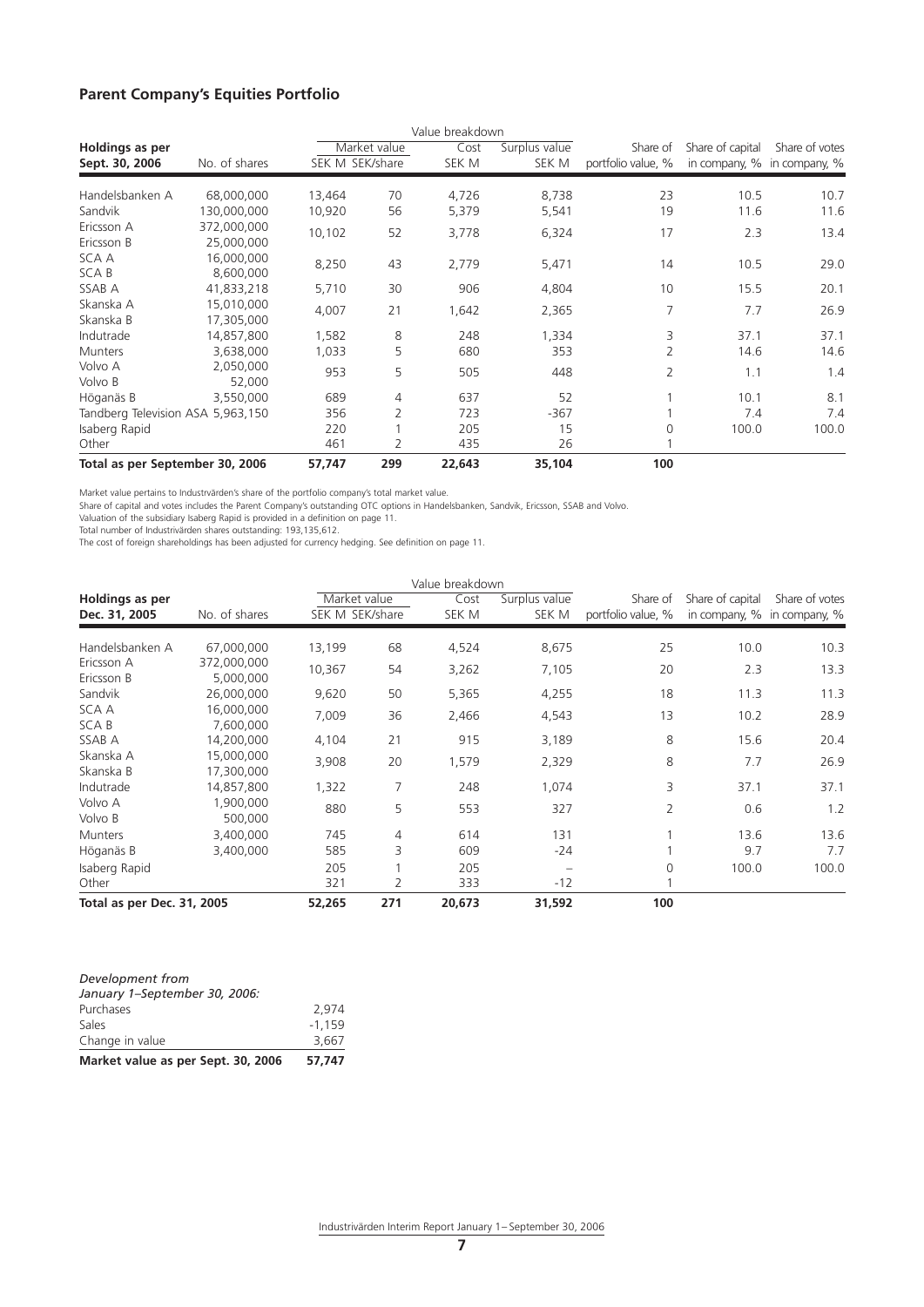# **Industrivärden Consolidated Income Statement**

|                                       | 2006                    | 2005       | 2006       | 2005       | 2005      |
|---------------------------------------|-------------------------|------------|------------|------------|-----------|
| SEK M                                 | July-Sept.              | July-Sept. | Jan.-Sept. | Jan.-Sept. | Jan.-Dec. |
| Portfolio management                  |                         |            |            |            |           |
| Dividend income from stocks           | 5                       |            | 1,733      | 1,275      | 1,275     |
| Change in value of stocks             | 2,793                   | 6,828      | 3,679      | 8,386      | 12,937    |
| Short-term derivative transactions    |                         |            |            |            |           |
| and equity trading                    | 38                      | 14         | 104        | 69         | 122       |
| Other income and expenses             | $\bf{0}$                | $\Omega$   | -4         | 0          | 0         |
| Earnings from portfolio management    | 2,836                   | 6,842      | 5,512      | 9,730      | 14,334    |
|                                       |                         |            |            |            |           |
| <b>Other operations</b>               |                         |            |            |            |           |
| Net sales                             | 202                     | 202        | 662        | 639        | 894       |
| Cost of goods sold                    | $-141$                  | $-133$     | -436       | $-414$     | -583      |
| Development costs                     | $-4$                    | -5         | -15        | $-20$      | $-25$     |
| Selling costs                         | -36                     | -41        | $-128$     | $-132$     | $-184$    |
| Administrative costs                  | -13                     | $-13$      | -54        | -56        | -80       |
| Other operating income and expenses   | $\overline{2}$          | $-1$       | $-2$       | $-2$       | 0         |
| <b>Earnings from other operations</b> | 10                      | 9          | 27         | 15         | 22        |
|                                       |                         |            |            |            |           |
| <b>Management costs</b>               | -19                     | -19        | -58        | -58        | -78       |
| <b>Operating earnings</b>             | 2,827                   | 6,832      | 5,481      | 9,687      | 14,278    |
| Interest income                       | $\overline{\mathbf{2}}$ | 0          | 14         | 6          | 13        |
| Interest expenses                     | -50                     | $-50$      | $-158^3$   | $-160$     | $-230$    |
| Other financial items                 | -3                      | $-12$      | -3         | $-12$      | $-14$     |
| <b>Earnings after financial items</b> | 2,776                   | 6,770      | 5,334      | 9,521      | 14,047    |
| Tax                                   | -13                     | -4         | $-71^3$    | -4         | -7        |
|                                       |                         |            |            |            |           |
| Earnings for the period for           |                         |            |            |            |           |
| continuing operations                 | 2,763                   | 6,766      | 5,263      | 9,517      | 14,040    |
| Earnings for the period for           |                         |            |            |            |           |
| discontinued operations <sup>4</sup>  |                         | 60         |            | 162        | 162       |
| Net earnings for the period           | 2,763                   | 6,826      | 5,263      | 9,679      | 14,202    |
| Depreciation included in              |                         |            |            |            |           |
| operating earnings                    | 9                       | 10         | 32         | 33         | 42        |
| Earnings per share, SEK <sup>5</sup>  | 14.31                   | 35.35      | 27.25      | 50.12      | 73.54     |
|                                       |                         |            |            |            |           |
| <b>Breakdown by business unit</b>     |                         |            |            |            |           |
| <b>Earnings after financial items</b> |                         |            |            |            |           |
| Portfolio management                  | 2,767                   | 6,760      | 5,309      | 9,519      | 14,038    |
| <b>Other operations</b>               | 9                       | 10         | 25         | 2          | 9         |
|                                       | 2,776                   | 6,770      | 5,334      | 9,521      | 14,047    |
| Discontinued operations <sup>4</sup>  |                         | 84         |            | 225        | 225       |
| Group                                 | 2,776                   | 6,854      | 5,334      | 9,746      | 14,272    |

<sup>3</sup> For 2006 includes tax charge of SEK 51 M plus interest of SEK 9 M, pursuant to a ruling by the Administrative Court of Appeal. The tax amount pertains to the tax years 1998–2002 on standard-calculated earnings for shares in subsidiaries. According to the tax laws currently in effect, no standard-calculated level of earnings is assessed for shares in subsidiaries.

4 Earnings from discontinued operations pertain to Indutrade until the stock listing in the turn of the months September/October 2005.

|                                          | 9Μ<br>2006 | 9M<br>2005        |
|------------------------------------------|------------|-------------------|
| Net sales<br>Expenses                    |            | 2.763<br>$-2.538$ |
| Earnings after<br>financial items<br>Tax |            | 225<br>-63        |
| Earnings for the period                  |            | 162               |

5 Net earnings for the period divided by 193,135,612 shares. There is no dilutive effect.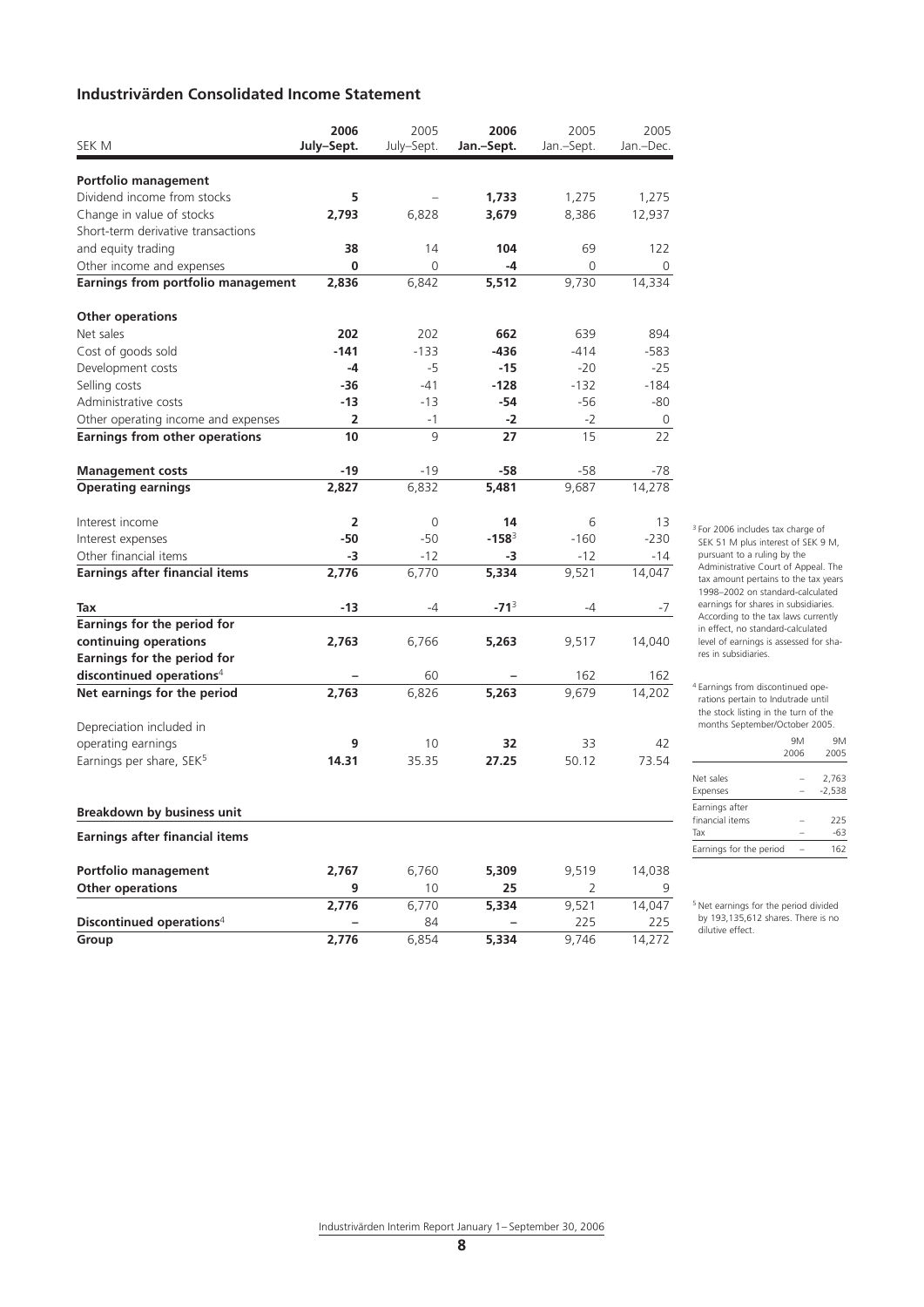# **Industrivärden Consolidated Balance Sheet**

| SEK M                                               | Sept. 30<br>2006 | Sept. 30<br>2005 | Dec. 31<br>2005 |
|-----------------------------------------------------|------------------|------------------|-----------------|
| Intangible fixed assets                             | 81               | 87               | 83              |
| Tangible fixed assets                               | 221              | 224              | 228             |
| Equities                                            | 57,380           | 48,767           | 51,910          |
| Other financial fixed assets                        | 18               | 9                | 12              |
| Assets in discontinued operations <sup>6</sup>      |                  | 1,979            |                 |
| Inventories                                         | 183              | 203              | 197             |
| Accounts receivable, trade                          | 206              | 212              | 239             |
| Other current assets                                | 182              | 134              | 185             |
| Cash and cash equivalents                           | 346              | 285              | 1,307           |
| <b>Total assets</b>                                 | 58,617           | 51,900           | 54,161          |
| Shareholders' equity                                | 52,137           | 43,711           | 48,227          |
| Long-term noninterest-bearing liabilities           | 37               | 30               | 43              |
| Long-term interest-bearing liabilities              | 2,921            | 4,607            | 4,037           |
| Current noninterest-bearing liabilities             | 588              | 567              | 608             |
| Current interest-bearing liabilities                | 2,934            | 1,674            | 1,246           |
| Liabilities in discontinued operations <sup>6</sup> |                  | 1,311            |                 |
| Total shareholders' equity and liabilities          | 58,617           | 51,900           | 54,161          |

6 Pertains to Indutrade.

# **Change in Consolidated Shareholders' Equity**

|                                     | 2006       | 2005       | 2005      |
|-------------------------------------|------------|------------|-----------|
| SEK M                               | Jan.-Sept. | Jan.-Sept. | Jan.-Dec. |
|                                     |            |            |           |
| Opening shareholders' equity        | 48.227     | 35,175     | 35,175    |
| Dividend to shareholders            | $-1.352$   | $-1.159$   | $-1,159$  |
| Translation differences             | -1         | 16         | 9         |
| Net earnings for the period         | 5.263      | 9.679      | 14,202    |
| Closing shareholders' equity        | 52,137     | 43.711     | 48.227    |
| Shareholders' equity per share, SEK | 270        | 226        | 250       |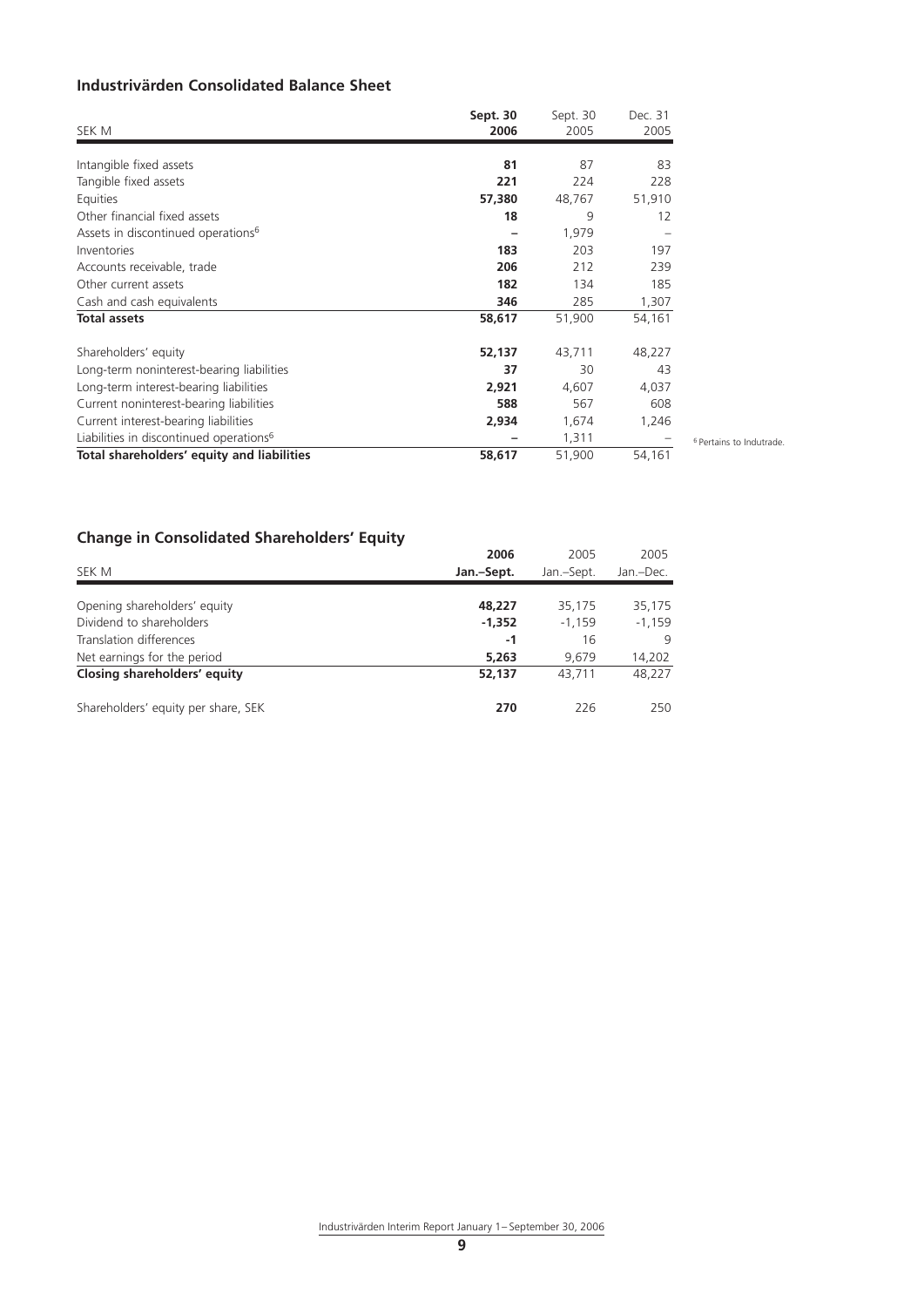# **Industrivärden Consolidated Statement of Cash Flows**

|                                                                 | 2006       | 2005       | 2005      |
|-----------------------------------------------------------------|------------|------------|-----------|
| <b>SEK M</b>                                                    | Jan.-Sept. | Jan.-Sept. | Jan.-Dec. |
|                                                                 |            |            |           |
| <b>OPERATING ACTIVITIES</b>                                     |            |            |           |
| Operating cash flow from portfolio management                   | 1.847      | 1,583      | 1,510     |
| Operating cash flow from other operations                       | 41         | $-23$      | 26        |
| Management costs paid                                           | $-58$      | $-57$      | $-79$     |
| Financial items, net                                            | $-165$     | $-193$     | $-235$    |
| <b>CASH FLOW FROM OPERATING ACTIVITIES</b>                      | 1.665      | 1,310      | 1,222     |
| <b>INVESTING ACTIVITIES</b>                                     |            |            |           |
| Cash flow from investments in portfolio management <sup>7</sup> | $-1.815$   | $-1,179$   | 941       |
| Cash flow from investments in other operations                  | $-25$      | $-35$      | $-49$     |
| <b>CASH FLOW FROM INVESTING ACTIVITIES</b>                      | $-1,840$   | $-1,214$   | 892       |
| <b>FINANCING ACTIVITIES</b>                                     |            |            |           |
| Loans raised and amortization of debt                           | 567        | 518        | $-478$    |
| Dividend paid out                                               | $-1,352$   | $-1,159$   | $-1,159$  |
| <b>CASH FLOW FROM FINANCING ACTIVITIES</b>                      | $-785$     | $-641$     | $-1,637$  |
| CASH FLOW FROM DISCONTINUED OPERATIONS <sup>8</sup>             |            | 283        | 283       |
| <b>NET CASH FLOW FOR THE PERIOD</b>                             | -960       | $-262$     | 760       |
| Cash and cash equivalents at start of year                      | 1,307      | 625        | 625       |
| Less: cash and cash equivalents in discontinued operations      |            | $-83$      | -83       |
| Exchange rate difference in cash and cash equivalents           | -1         | 5          | 5         |
| CASH AND CASH EQUIVALENTS AT END OF PERIOD                      | 346        | 285        | 1,307     |
| <b>Change in Interest-Bearing Net Debt</b>                      |            |            |           |
|                                                                 | 2006       | 2005       | 2005      |
| <b>SEK M</b>                                                    | Jan.-Sept. | Jan.-Sept. | Jan.-Dec. |

7 Pertains to changes in the Parent Company's equities portfolio.

| the stock listing in the turn of the<br>months September/October 2005. |           |        |  |  |  |
|------------------------------------------------------------------------|-----------|--------|--|--|--|
|                                                                        | 9M        | 9Μ     |  |  |  |
|                                                                        | 2006 2005 |        |  |  |  |
| Cash flow from:                                                        |           |        |  |  |  |
| - operating activities                                                 |           | 147    |  |  |  |
| - investing activities                                                 |           | $-184$ |  |  |  |
| - financing activities                                                 |           | 19     |  |  |  |
| Net cash flow for                                                      |           |        |  |  |  |
| the period                                                             |           | -18    |  |  |  |

etc. to Industrivärden – 301

discontinued operations – 283

<sup>8</sup> Cash flow from discontinued operations pertains to Indutrade until

| Change in interest-bearing net Debt                       |            |            |           |
|-----------------------------------------------------------|------------|------------|-----------|
|                                                           | 2006       | 2005       | 2005      |
| SEK M                                                     | Jan.-Sept. | Jan.-Sept. | Jan.-Dec. |
|                                                           |            |            |           |
| Interest-bearing net debt at start of year                | 3.970      | 5.392      | 5,392     |
| Net cash flow for the period                              | 960        | 262        | $-760$    |
| Change in borrowings                                      | 567        | 518        | $-478$    |
| Other changes                                             | з          |            | 3         |
| Change pertaining to discontinued operations <sup>9</sup> |            | 359        | $-187$    |
| Interest-bearing net debt at end of period                | 5,500      | 6.533      | 3,970     |

<sup>9</sup> Pertains to Indutrade.

Of which, dividend,

Cash flow from

Industrivärden Interim Report January 1– September 30, 2006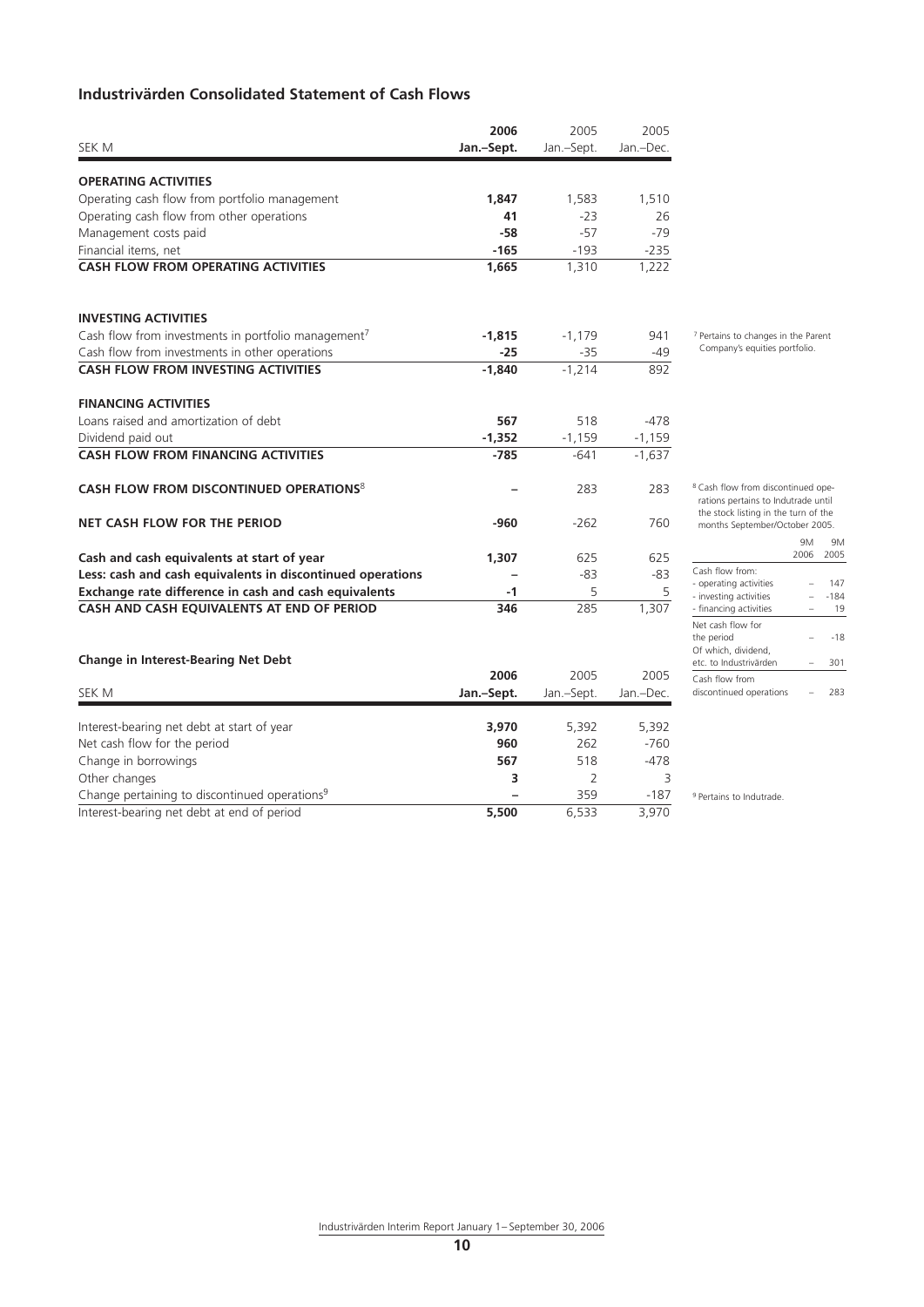# **Definitions**

### *Change in value of equities*

For equities held at both the start and end of the period, the change in market value consists of the difference in value between these two occasions. For equities sold during the period, the change in market value consists of the difference between the value at the start of the period and the payment price received. For equities acquired during the period, the change in market value consists of the difference between the cost of the equities and their value at the end of the period.

### *Currency hedging*

For investments in foreign, listed stocks, currency hedges are taken out by raising loans in the foreign currency in an amount corresponding to the invested amount.

#### *Interest-bearing net debt*

Interest-bearing liabilities and pensions less cash and cash equivalents and interest-bearing receivables, and for the Parent Company, also adjusted for liabilities to subsidiaries.

#### *Market value of equities portfolio*

The market value of the equities portfolio is defined as the market value of the listed portfolio (based on the market price on the balance sheet date) and shareholders' equity for subsidiaries.

#### *Net asset value*

The market value of the Parent Company's equities portfolio less net debt.

#### *Net asset value including reinvested dividends*

The development of net asset value including reinvested dividends after tax, recalculated taking into account the development of the listed portfolio. This gives a measure of how net asset value would have developed if Industrivärden had not paid any dividends and thereby had taxable earnings, since dividends rendered are tax-deductible.

# *Net debt*

Net debt is defined as the Parent Company's interest-bearing and noninterest-bearing net debt.

#### *Net debt-equity ratio*

The Parent Company's interest-bearing net debt in relation to the market value of the Parent Company's equities portfolio.

#### *Total return*

Price trend plus reinvested dividends.